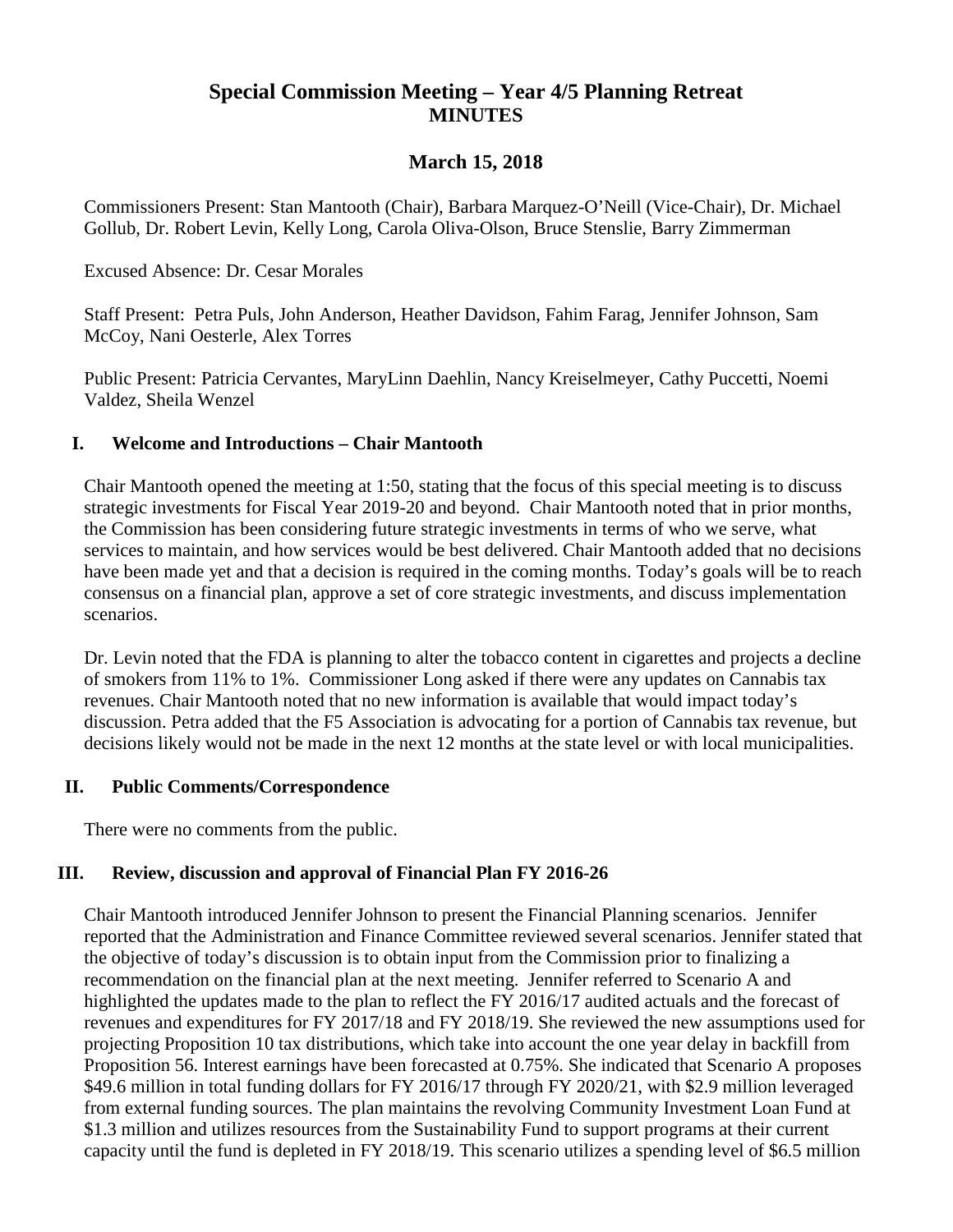annually for FY 2019/20 and FY 2020/21, which represents years four and five of the current strategic plan. Subsequent to the completion of the current strategic plan in June 2021, Scenario A proposes level spending for the next five year period at \$5.3 million. The plan maintains the minimum fund balance of six months in required operating dollars in addition to maintaining \$1 million (or 20%) of annual expenditures, beyond the minimum fund balance, as a reserve/safety net.

Jennifer continued her presentation of the scenarios by reviewing Scenario B, which allocates projected resources evenly over the next seven years at a spending level of \$5.65 million beginning in year 4 of the current strategic plan (FY 2019/20). This would eliminated the need for yet another reduction to occur in two more years (FY 2021/22). Jennifer noted that the Committee reviewed two other scenarios and eliminated them because they contemplated a \$6.8 million funding level for years 4 and 5 in exchange for even lower funding in the next five year plan period.

Chair Mantooth asked Jennifer to share the Committee's discussion on reserve levels. Jennifer stated that one of the scenarios considered by the Committee contemplated a \$2 million (or 40%) reserve/safety net. Based on industry standard for similar public entities, a \$1 million (or 20%) reserve was recommended by the Committee. Commissioner Long asked if the Commission has established a minimum reserve policy. Jennifer reported there is no mandated level from the State and stated that the Commission's policy currently requires that 6 months of the annual operating budget be retained as the fund balance.

Commissioner Long asked if we would have enough reserves to cover deficit spending in FY 2025/26. Jennifer responded that deficit would be covered by available resources in the fund balance reserved prior to FY 2025/26.

Commissioner Zimmerman commented that, regardless of which scenario is selected, the Commission must come up with a funding reduction of \$6 million. Commissioner Stenslie noted Scenario A would be a two-step process and Scenario B would be a one-step process. Commissioner Zimmerman noted that both scenarios assume flat funding, which will impact services given increasing costs.

Commissioner Levin asked staff's perspective on revenue projections that were used to develop the scenarios. Jennifer responded that the projections are conservative because of the uncertainty around the impact of new tobacco taxes and laws on Proposition 10 revenues. Jennifer explained the basis for the forecast and felt comfortable using these projections with the information we have at present.

Commissioner Long asked if there is an expiration date for Proposition 10 funding and Jennifer responded that there is not an end date. Proposition 10 tobacco tax is a voter initiative that can only be overturned by voters.

Commissioner Oliva-Olson asked if there were any expectations of changing state priorities with a new governor. Commissioner Stenslie noted shifting priorities will affect certain investment areas and we will continue to stay updated.

Chair Mantooth suggested that the Commission hear agenda items four and five before considering taking an action on financial scenario recommendations.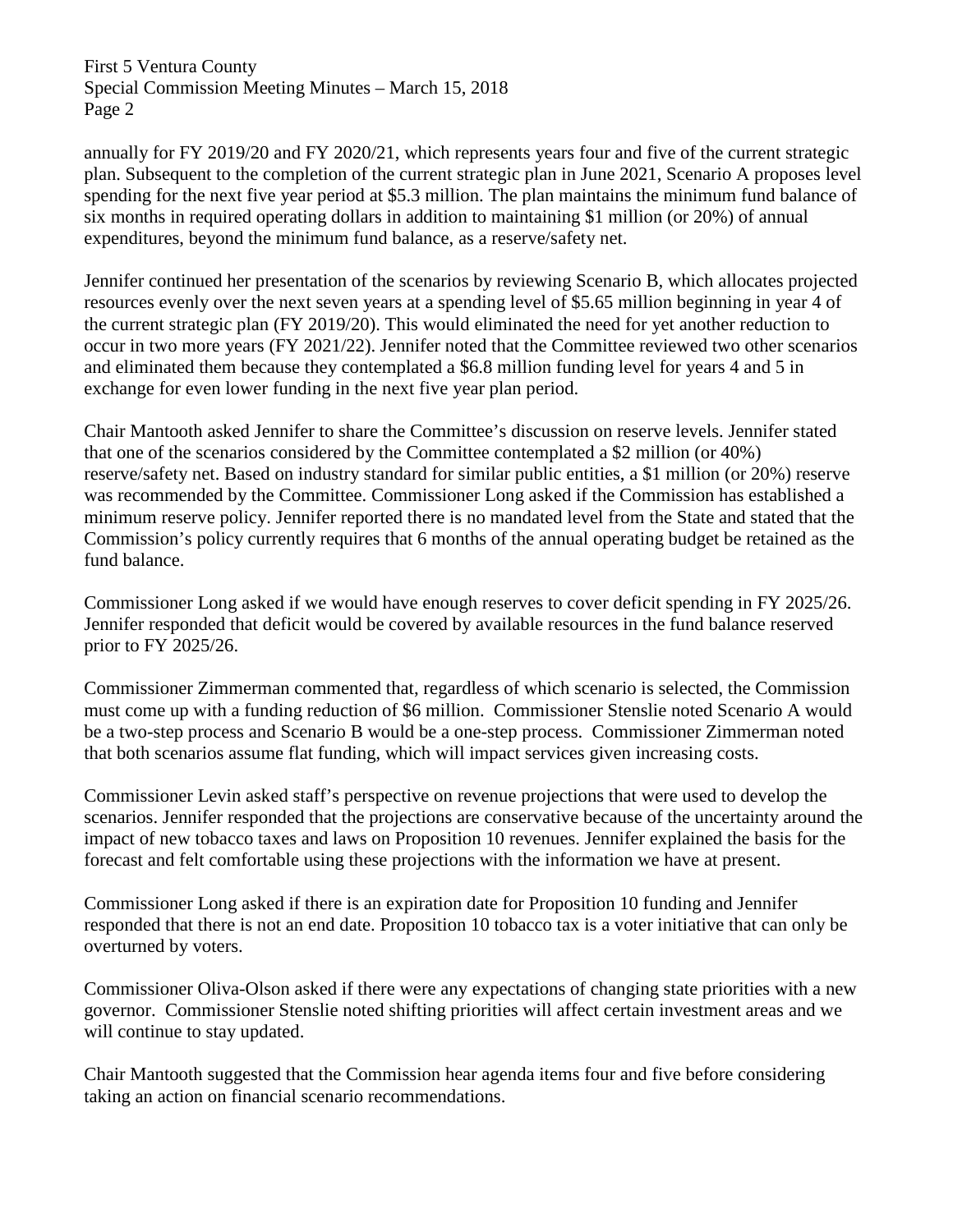## **IV. Review, discussion and approval of Strategic Investments**

Petra reviewed guiding principles identified in prior meetings to guide future investment decisions, including focusing on prevention and early intervention, funding services that no one else funds, investing at sufficient levels to achieve outcomes, focusing on those most likely to benefit, prioritizing 0-3, and developing a system that is adaptable to future changes in funding levels. Petra noted that prior discussions included shifting our focus from direct services to systems building and capacity building, such as advocacy, strengthening existing services and integration, shared data collection and evaluation, engaging parents at a deeper level and potentially utilizing their capacity to deliver services, and continuous quality improvement.

Petra directed the Commissioners to the Program Expenditures and Allocations handout, noting investments are organized by funded partner and include FY 16/17 expenditures and FY 17/18 allocations. Petra added that FY 17/18 allocations include prior year unspent funds, which are largely due to the conversion of F5VC preschool spaces to state funding. Petra reported that total program investments were \$9.08M for FY 16/17, and \$11.03M is allocated for FY 17/18.

Commissioner Zimmerman asked about whether First 5 investments are leveraging additional revenues – Petra noted that funded partners are required to provide 10-15% in additional funds and that most of the support is in-kind, such as facility space. Jennifer added that regional health educators and oral health education & fluoride varnish are two areas that achieve significant cash matching funds. Commissioner Stenslie requested information about which programs leverage funds and whether programs would continue to receive those matching funds if F5VC funding went away.

Petra referred the Commission to the FY 16/17 Expenditures and FY 19-21 Proposed Strategic Investments handout, which groups investments by strategic plan priorities. Petra noted that in priority 1, Children Grow up Healthy, we propose focusing primarily on building the system of existing services rather than funding direct services. Examples include supporting the local oral health system efforts, incorporating developmental screenings into well-child visits through Help Me Grow, as well as incorporating health education into existing programs like PACT and family support. Petra added that the only exception in this area is the F5CA funded Kit for New Parents, which is distributed to community partners with local First 5 funding.

Petra stated that for priority 2, Children Enter School Ready to Learn, we propose focusing on investments in Parent and Child Together (PACT) classes, maintaining our Community Investment Loan Fund, limited preschool scholarships, and systems building efforts.

Petra stated that for priority 3, Parents Have Knowledge and Resources, we propose focusing on investments in family support services, including Community R&R, parent education and service coordination through FRCs, maintaining our investment in 2-1-1, and support for parents with higher needs, such as Triple P and Health Educators.

Commissioner Oliva-Olson asked who would ensure quality preschool programming in Ventura County. Petra noted that we are transitioning our QRIS work to VCOE, with primary funding coming from F5CA. Commissioner Stenslie asked if we are confident that F5CA will continue investing in QRIS. Petra noted there is strong combined support from F5CA and the CA Department of Education. Chair Mantooth noted that there is recognition that preschool must be high quality in order to have an impact.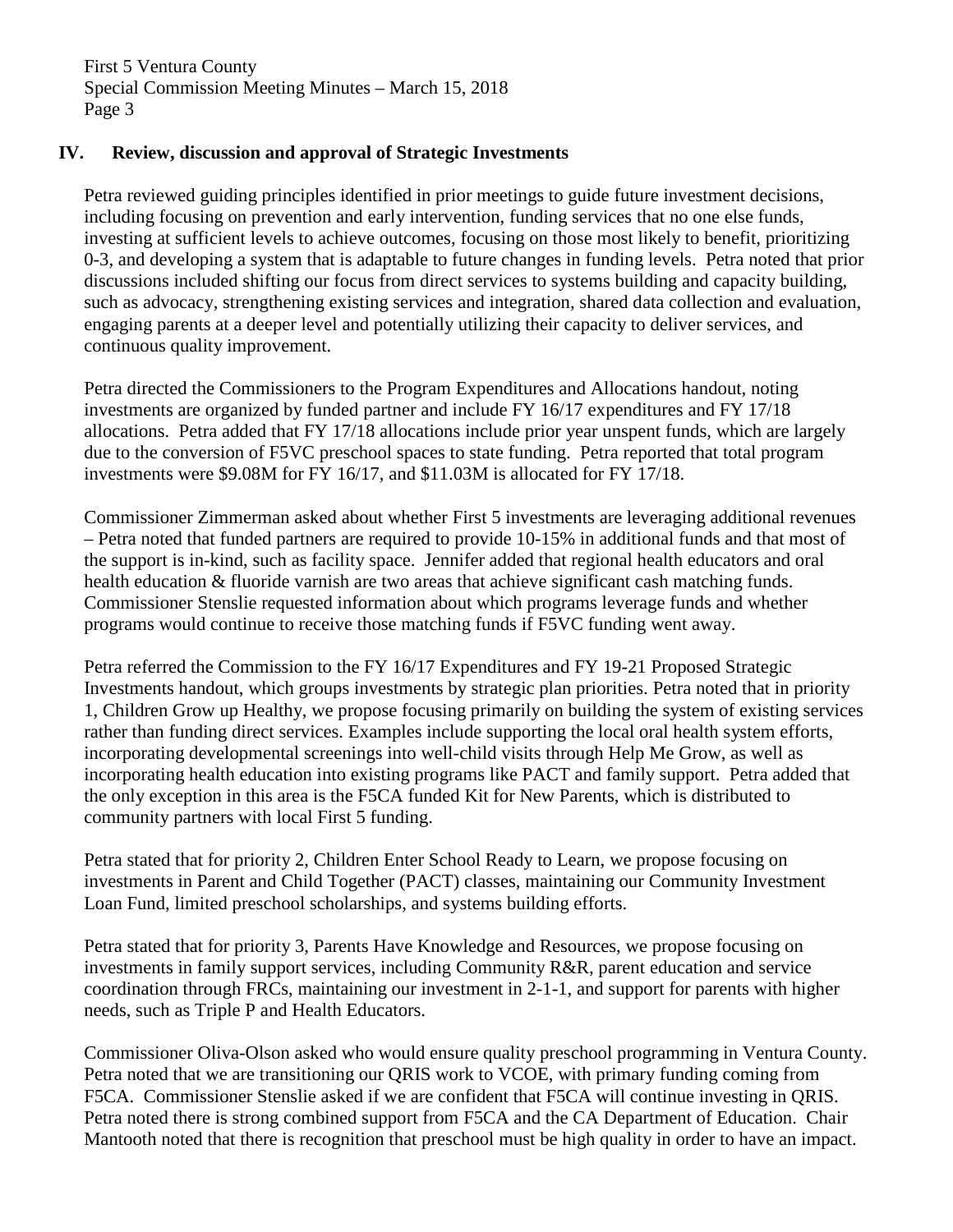Commissioner Stenslie asked about current QRIS investments – Jennifer noted a current local investment of \$116k, with the balance coming from F5CA.

Commissioner Stenslie asked about the scale of preschool scholarships and what we will be funding – Petra noted we currently fund preschool through NfLs directly and although many programs have been transitioned to state funding, we continue to fund a small portion of spaces within existing State funded classrooms as not all families qualify for state funded preschool. Petra added that Moorpark/Simi Valley and Ojai NfLs provide scholarships that go directly to parents as preschool capacity exists in those communities. Commissioner Long asked how we would deal with varying costs of preschool programs - Petra noted we might consider a sliding fee scale based on family income and ability to pay. Commissioner Stenslie asked if space limitations exist and F5VC did not fund classrooms, would capacity exist to fund scholarships. Commissioner Oliva-Olson asked if community leaders have been consulted about which investments to maintain moving forward. Petra noted F5VC staff have met with funded program leadership and staff to gain their perspectives, but the specific investment scenarios have not been presented. Petra suggested we move forward to the next agenda item which may help provide more context for this discussion.

## **V. Review and discussion of Implementation Scenarios**

Sam McCoy provided an overview of the four potential implementation scenarios that have been presented previously. Sam explained the difficulty comparing NfLs without contextual information and that all financial figures in this presentation are approximations. Sam presented an updated scenario that consolidates NfLs into 3 regions and incorporates feedback from funded partners. Sam detailed that region 1 would include Ojai, Ventura, and Santa Clara Valley; region 2 would include the Oxnard Plains; and region 3 would include Pleasant Valley, Moorpark/Simi Valley, Conejo Valley, and Oak Park. Sam presented approximate program expenditures for PACT and Family Support for the regions.

Sam then presented potential regional allocations based on the current NfL formula, which accounts for high needs and projected PACT and Family Support Investments for Fiscal Year 19/20 with the two financial plan scenarios presented. Sam noted that current investments represent NfL allocations only, and that an additional \$1M is invested in countywide strategies such as Triple P, 2-1-1, MICOP, and Public Health.

Petra then shared current FY 2016-19 and potential FY 2019-21 investments in systems vs. direct services with \$6.5M and \$5.6M respectively. Petra described systems investment, including Help Me Grow parent engagement, continuing challenge grants, and F5VC's role as a convener/facilitator. While some of these activities are already under way, expenditures are included in the Program Management, Results Based Accountability, or Admin budget line items. Petra added that in direct services we propose to maintain investments in our Kit for New Parents, PACT, Parent Education and Support, and Preschool. Investments in Oral Health and Developmental Screenings would be incorporated into systems change efforts and PACT programs.

Commissioner Long asked if Help Me Grow does developmental screenings – Petra noted that Help Me Grow builds the system that will enable more developmental screenings to occur in Ventura County.

Commissioner Levin asked how we justify the change in emphasis on preschool - Petra noted that about \$1M of the current \$4M preschool investment is from F5CA for QRIS work which will be transferred to VCOE as of July 1, 2018. Petra added that we are currently investing about \$3M in preschool spaces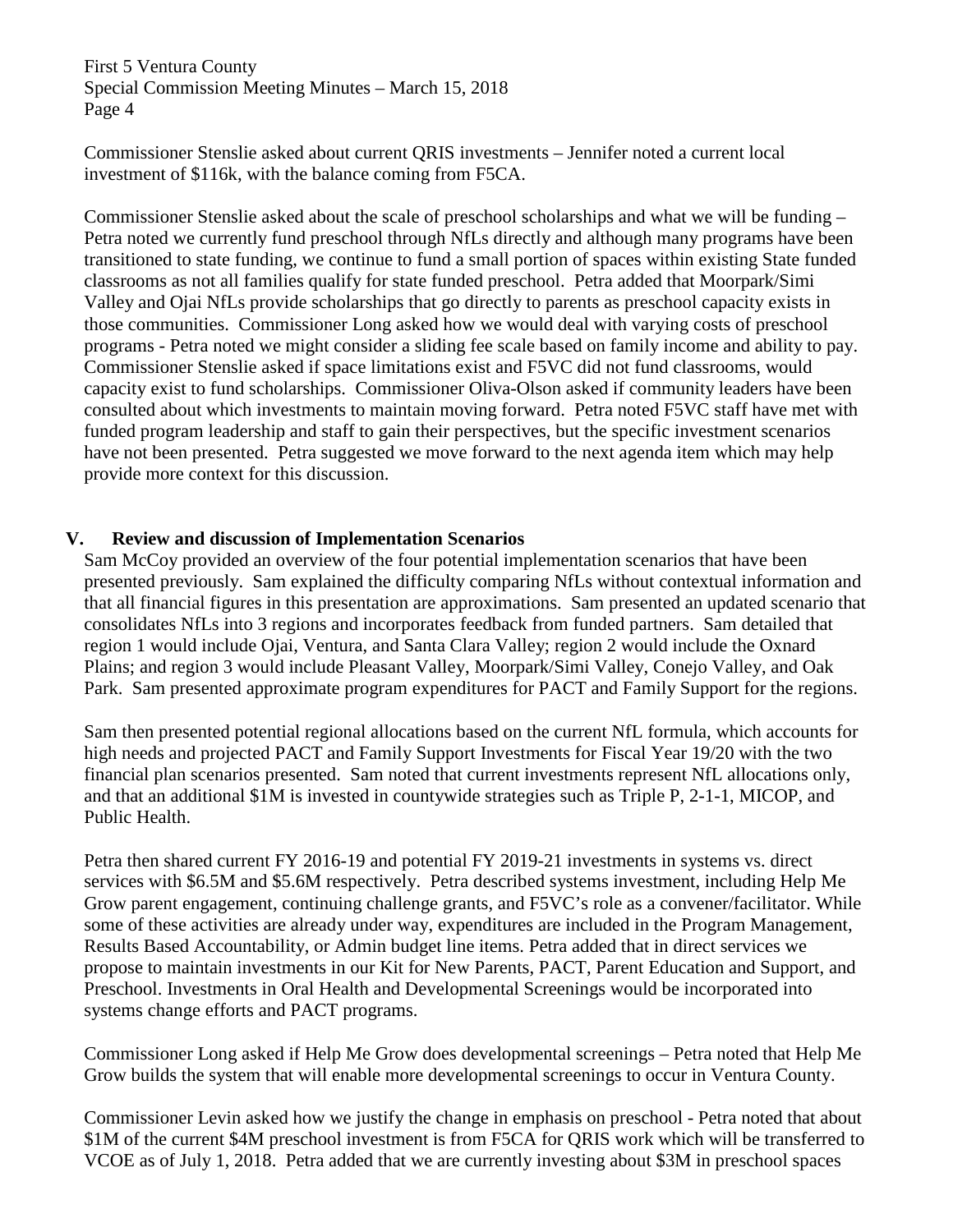and we would continue efforts to transition F5VC funded spaces to state funding. Petra added that this decision comes from the principle to invest in services no one else is funding, and to prioritize prevention and services for children 0-3. Commissioner Stenslie noted he is concerned about who the cost would shift to if spaces are not going away, and how much will shift to families. Commissioner Oliva-Olson asked if the state funded spaces are new. Petra noted that over the past few years we have converted approximately 400 spaces to state funding and will continue such efforts. However, some F5VC funded spaces may not be able to be sustained without additional resources.

Commissioner Oliva-Olson asked about challenge grants – Petra noted we have not launched a challenge grant yet and the intent is to help systems building efforts with community partners. One example might be partnering with districts to set up preschool classrooms and operate the classroom with public funding. Commissioners Oliva-Olson, Stenslie, and Long asked whether funds proposed for challenge grants would have greater impact if invested elsewhere.

Commissioner Oliva-Olson asked about parent engagement efforts – Petra noted we have historically trained parents to become community leaders and received grants for such work. Currently, F5VC staff costs to support parent leadership activities are captured under "Program Management"; the proposed matrix calls out parent leadership as an important systems change strategy.

Commissioner Levin asked if we stop funding preschool and parents are not able to pay, is there a system in place to ensure preschool access. Petra responded that publicly funded programs exist, however they have a set of eligibility requirements and not all families will qualify, in addition to waiting lists. Petra noted that there are not enough resources to sustain all of our current investments, and while the decision to reduce preschool funding is heartbreaking, this proposal aligns with the guiding principle of funding services no one else funds. Sam added that another guiding principle that aligns with this proposal is to focus on prenatal-3. Commissioner Levin noted that preschool for those that do not qualify for state programs may be a service that no one else provides and asked if it is possible to provide such targeted services.

Commissioner Zimmerman noted that this may come down to a value proposition of PACT vs. preschool and asked if there are other entities that can – or should – provide PACT or similar programming. Sam noted there is the potential to draw down EPSDT funding.

Chair Mantooth noted that we also need to consider the value of the systems change and capacity building investments and not just direct services – there may be an opportunity to maintain some preschool investments by reducing investments in areas such as challenge grants and parent engagement. Commissioner Gollub asked if we would be funding developmental screenings and oral health – Petra noted such investments would be shifted to systems building and not direct services. Sam added that we would incorporate our developmental screenings into PACT programming. Commissioner Gollub noted that he would prefer to invest in prevention rather than to troubleshoot problems later in childhood.

Commissioner Levin asked where funding for 2-1-1 is included – Petra noted that the 2-1-1 investment is included with Parent Education and Navigation. Commissioner Long asked if Oral Health education would be incorporated elsewhere – Petra noted that we are looking to shift from funding treatments to working with countywide partners to promote oral health education and prevention.

Commissioner Long asked about state funded transitional Kindergarten for 4-year-olds – Commissioner Oliva-Olson noted that transitional K has specific criteria and that many barriers exist to access.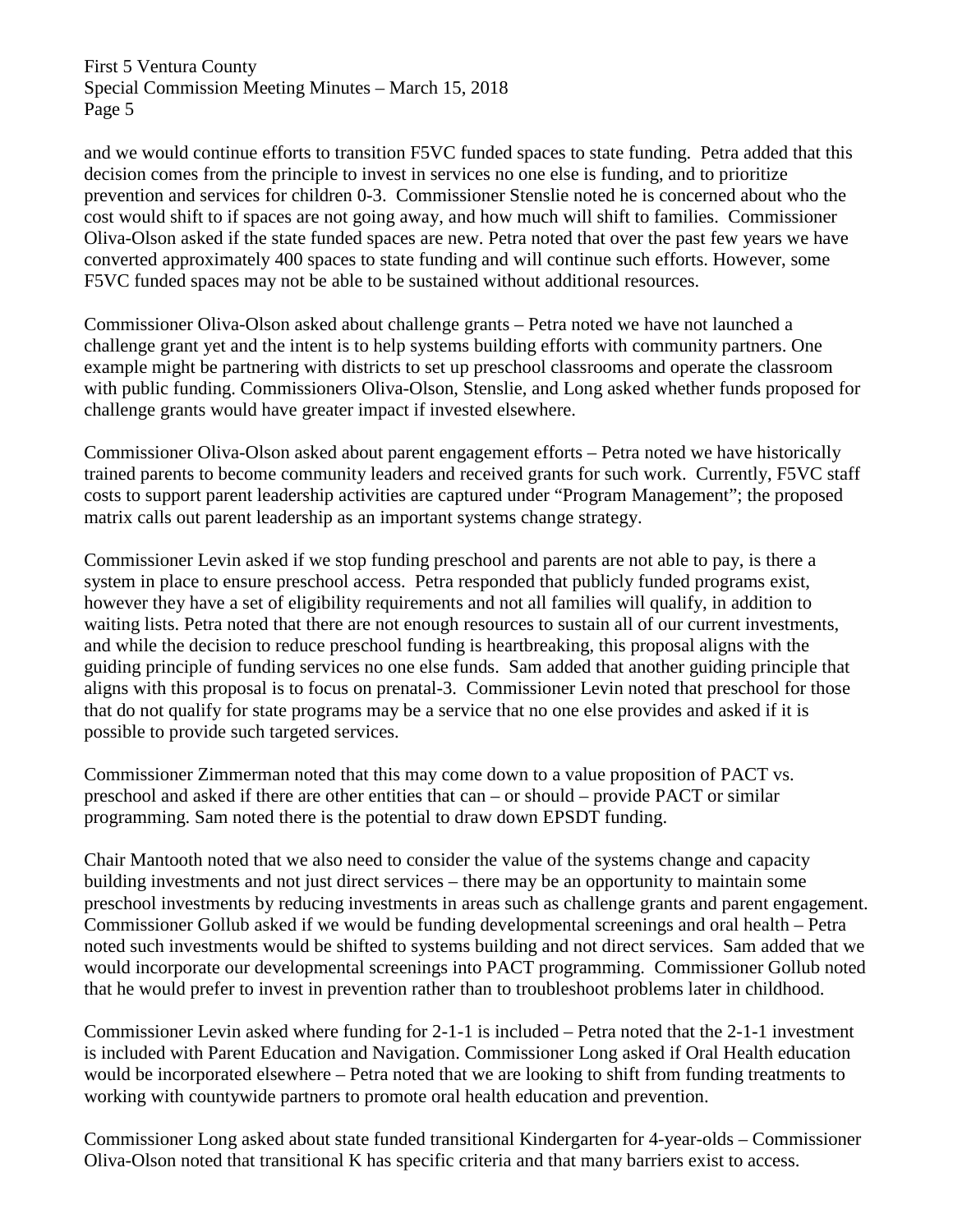Commissioners Stenslie and Mantooth requested more information about our investment in 2-1-1, such as percent of our investment as compared to total, and number of calls. Commissioners also asked for more information about the proposed scope associated with convener/facilitator and parent engagement.

Commissioner Stenslie asked about plans for public messaging to explain the shift in investments moving forward and how we are continuing to invest in VC children. Commissioner Oliva-Olson suggested that we asked funded partners and incorporate their feedback into decision making, sharing an example from a similar process from F5 Santa Barbara.

Chair Mantooth asked about funded partner engagement to date. Petra reported on efforts over the past months to keep funded partners informed and involved. She summarized an event with all funded partner staff in February facilitated by Dr. Arthur Gross-Schafer to identify core principles and outcomes. She reported that conversations focused on maintaining outcomes for children and families and having impactful quality services available in a place based model. Petra also noted that alternative funding streams, such as sliding scale fees and grant opportunities, were discussed. Commissioner Long advised we engage funded partners on determining proposed investments moving forward. Sam noted prior conversations have been focused on what model to develop and that this is the first opportunity to present financial information.

Commissioner Zimmerman requested a presentation on funding scenarios that highlights the impact of preschool, PACT, developmental screenings, etc. to prioritize future investments.

Chair Mantooth noted staff is being asked for a variety of detailed information and asked if answers can be distributed to the Commissioners prior to the next meeting in order to allow for proper reflection and feedback. Chair Mantooth also requested that additional questions from the Commission are sent to staff in advance of the next meeting to facilitate the next discussion*.*

Commissioner Marquez-O'Neill asked about outcomes from parent engagement efforts to date and if we have made progress in systems building efforts. Petra noted that unfortunately we have lost some traction with staff changes over the past several years, in addition to natural attrition and cyclical engagement from parents over that time. Petra added that Alex Torres, Program Manager is leading capacity rebuilding efforts, specifically focusing on father engagement.

Commissioners identified additional information that would be helpful in their decision making, including information on PACT programming and outcomes. Petra noted that most of the information requested is included in recent annual evaluation reports and accountability reports. Staff will bring back more information in an attempt to answer the Commission's questions.

# **VI. Consideration of Next Steps – Commissioners**

Chair Mantooth commended staff for keeping the Commission well informed but a refresher is needed in context of today's conversation. Petra summarized that staff will work on presenting current investments in terms of numbers served and outcomes achieved. Petra added that staff will also try to anticipate the number of potential participants for each potential scenario. Chair Mantooth asked staff to also present a scenario that demonstrates the impact additional preschool investments would have on other direct service and systems change investments.

Chair Mantooth asked if any Commissioner would like to bring forward a recommendation or motion regarding agenda item three – no motion was presented.